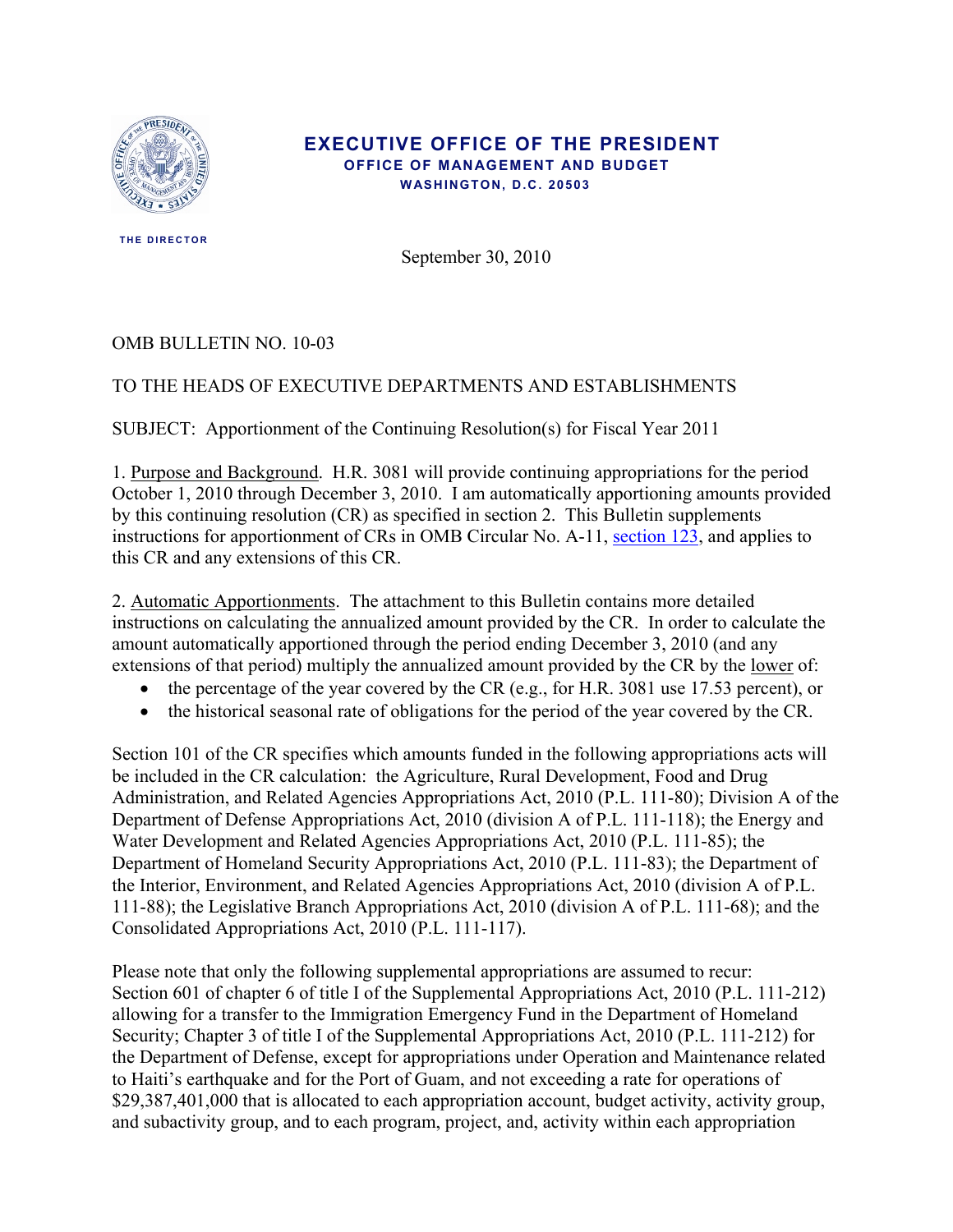account in the same proportions as such appropriations for fiscal year 2010; Section 102(c) of chapter 1 of title I of the Supplemental Appropriations Act, 2010 (P.L. 111-212) for guaranteed loans in the Rural Housing Insurance Fund; the appropriation for the U.S. Patent and Trademark Office in the United States Patent and Trademark Office Supplemental Appropriations Act, 2010 (P.L. 111-224); the Department of Homeland Security Appropriations Act, 2010 (P.L. 111-83) for Coast Guard Operating Expenses that were designated as being for overseas deployments and other activities pursuant to S. Con. Res. 13; Division B of the Consolidated Appropriations Act, 2010 (P.L. 111-117) for the Federal Bureau of Investigation Salaries and Expenses and Title IV of Division E of the Act for Military Construction Overseas Contingency Operations that were designated as being for overseas deployments and other activities pursuant to S. Con. Res. 13; and Title IX of Division A of the Department of Defense Appropriations Act, 2010 (P.L. 111- 118) for Overseas Contingency Operations for Fiscal Year 2010 that were designated as being for overseas deployments and other activities pursuant to S. Con. Res. 13. All other appropriations provided in supplemental acts cannot be included when calculating the annualized amounts provided by the CR. Under an automatic apportionment, all of the footnotes and conditions placed on the prior year apportionment remain in effect. The CR provides that FY 2010 terms and conditions apply.

3. Programs with Zero Funding Excluded from Automatic Apportionment. If either the House or Senate has reported or passed a bill that provides no funding for an account at the time the CR is enacted, this automatic apportionment does not apply to that account. The agency may submit a written apportionment request to OMB to request funds for the account during the period of the CR, if needed. This restrictive funding action is to ensure that the agency does not impinge on the final funding prerogatives of Congress.

4. Written Apportionments. If an agency seeks an amount for a program that is different from the total amount automatically apportioned, you must request a written apportionment from OMB. Only a very limited number of written apportionment requests are expected to be granted. Every request must be accompanied by a written justification that includes the legal basis for the exception apportionment. Once a written apportionment is approved, the terms and conditions of the automatic apportionment bulletin cease to apply to the extent changed by the written apportionment.

5. Spending Plans. For accounts for which OMB required spending plans—or clearance of spending plans requested by the Congress—in 2010, agencies should work with their RMO to determine which accounts will require updated spending plans under the FY 2011 CR apportionment. For those accounts, the automatic apportionment will make funds available 10 days after submission of those spending plans to OMB.

Jeffrey D. Zients

Acting Director

Attachment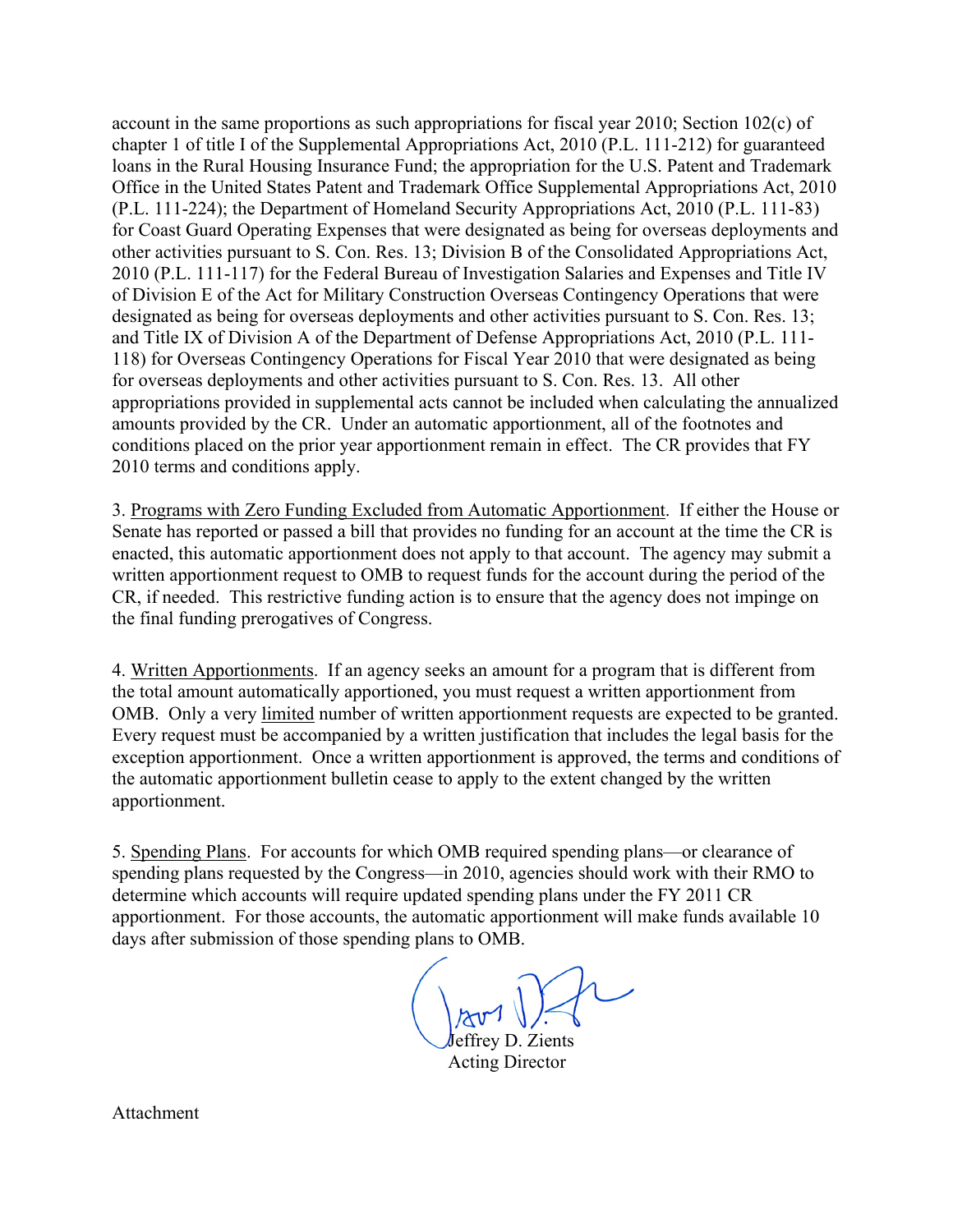## **Calculating the Amount Made Available by the Continuing Resolution (CR) and the Automatic Apportionment**

#### 1. **What is the annualized, full-year amount provided by the continuing resolution (CR)?**

The FY 2010 level:

- take the full year amount enacted in the appropriations acts making funds available for FY 2010 (i.e., FY 2010 enacted appropriations net of any rescissions);
- add only the supplemental appropriations amounts from: Section 601 of chapter 6 of title I of the Supplemental Appropriations Act, 2010 (P.L. 111-212) allowing for a transfer to the Immigration Emergency Fund in the Department of Homeland Security; Chapter 3 of title I of the Supplemental Appropriations Act, 2010 (P.L. 111-212) for the Department of Defense, except for appropriations under Operation and Maintenance related to Haiti's earthquake and for the Port of Guam, and not exceeding a rate for operations of \$29,387,401,000 that is allocated to each appropriation account, budget activity, activity group, and subactivity group, and to each program, project, and, activity within each appropriation account in the same proportions as such appropriations for fiscal year 2010; Section 102(c) of chapter 1 of title I of the Supplemental Appropriations Act, 2010 (P.L. 111-212) for guaranteed loans in the rural housing insurance fund; the appropriations for U.S. Patent Trademark Office in the United States Patent and Trademark Office Supplemental Appropriations Act, 2010 (P.L. 111-224); Department of Homeland Security Appropriations Act, 2010 (P.L. 111-83) for Coast Guard Operating Expenses that were designated as being for overseas deployments and other activities pursuant to S. Con. Res. 13; Division B of the Consolidated Appropriations Act, 2010 (P.L. 111-117) for the Federal Bureau of Investigation Salaries and Expenses and Title IV of Division E of the Act for Military Construction Overseas Contingency Operations that were designated as being for overseas deployments and other activities pursuant to S. Con. Res. 13; and Title IX of Division A of the Department of Defense Appropriations Act, 2010 (P.L. 111-118) for Overseas Contingency Operations for Fiscal Year 2010 that were designated as being for overseas deployments and other activities pursuant to S. Con. Res. 13; and
- add or subtract transfers mandated by law (only "shall transfer," not "may transfer").

#### 2. **What is the amount of the automatic apportionment under a CR?**

Calculate the amount automatically apportioned (whole dollars) through the period ending December 3, 2010 (and any extensions of that period) by multiplying the **annualized amount provided by the CR** by the lower of:

• the **percentage of the year** covered by the CR (rounded to the nearest hundredth for H.R. 3081, use 64 days/365 days = 17.53 percent); or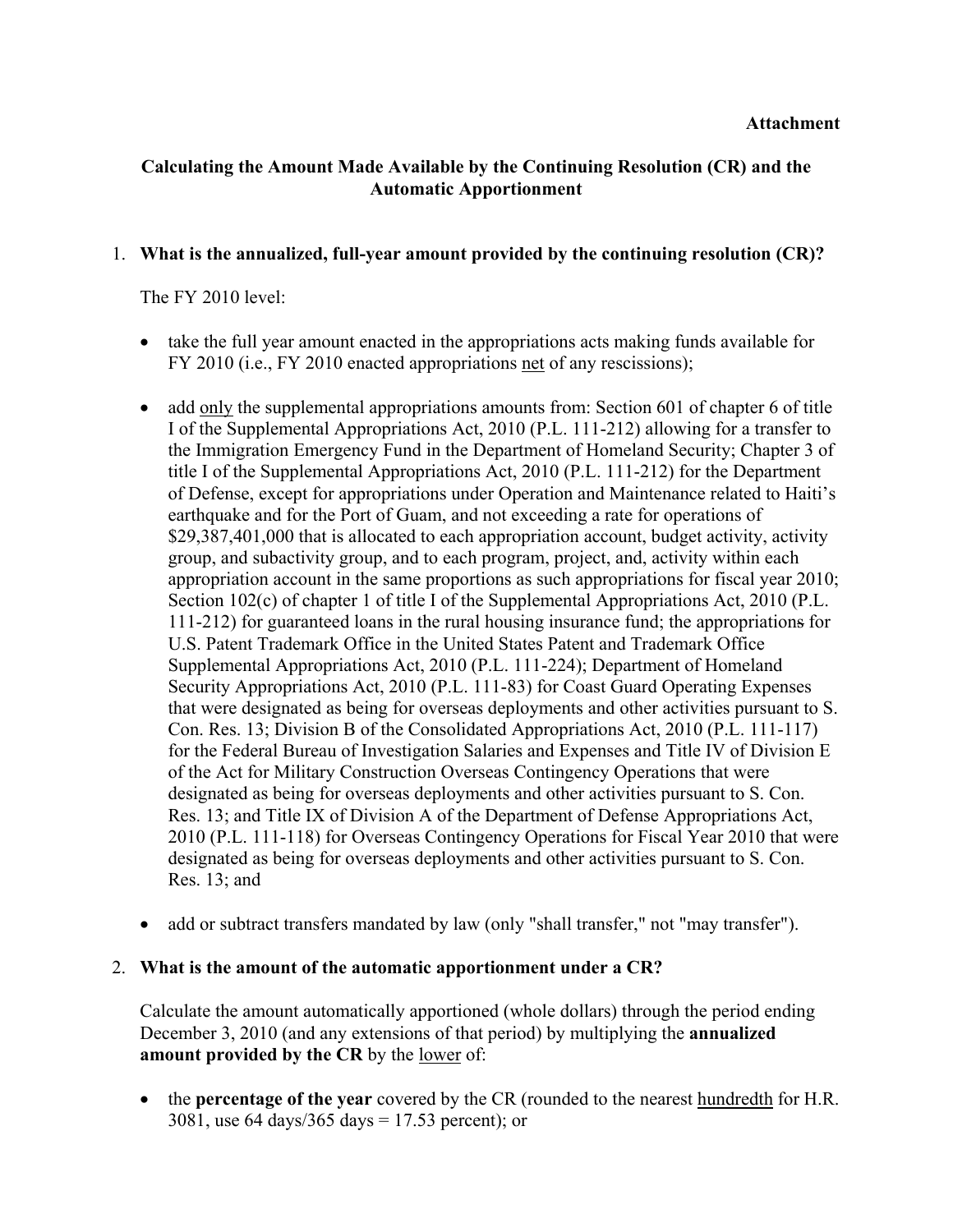• the **historical seasonal rate** of obligations for the period of the year covered by the CR (see exhibit 123 of OMB Circular No. A-11).

## 3. **How should the phrase "project or activity" be applied in determining the CR level?**

In the context of determining the rate for operations under the CR, OMB has interpreted the term "project or activity" to refer to the total appropriation, that is, the OMB budget account level. GAO's view has been consistent with OMB's (see page 8-24 of the [Principles of Federal Appropriations Laws, Third Edition, Volume II](http://www.gao.gov/special.pubs/d06382sp.pdf), issued by GAO).

## 4. **How should mandatory appropriations be treated?**

A continuing resolution is an appropriations bill. As such, it normally does not affect mandatory appropriations provided in substantive or authorizing legislation. Therefore, for accounts with a mix of discretionary and mandatory appropriations, the mandatory budget authority component that is enacted in substantive or authorizing legislation should be taken out before calculating the amount provided by the CR. Changes in and limitations on mandatory programs that were enacted in 2010 Appropriations Acts are assumed to continue during the duration of the CR under the terms and conditions provided in such Acts.

## 5. **Are entitlement and other mandatory payments whose budget authority (BA) was provided in Appropriations Acts for fiscal year 2010 continued at the FY 2010 level or FY 2011 program level?**

Section 111 of H.R. 3081 allows entitlements and other mandatory payments whose BA was provided in Appropriations Acts for FY 2010 to continue at the "rate to maintain program levels under current law, under the authority and conditions provided in the applicable appropriations Act for fiscal year 2010…". In other words, these programs can operate at the FY 2011 program level. However, the appropriated administrative expenses associated with these programs must be based on the FY 2010 levels.

## 6. **How will section 112 of H.R. 3081 regarding civilian personnel compensation and benefits be apportioned by OMB?**

[Section 112](http://www.whitehouse.gov/sites/default/files/omb/assets/a11_current_year/s112.pdf) allows OMB limited authority to mitigate furloughs. It does not provide additional total budget authority for the fiscal year. Rather, it allows OMB to apportion the BA at a greater rate than the daily rate. OMB will be applying this authority in the most restrictive fashion. You must be pre-approved by your OMB representative with budget responsibility for the account before requesting a written apportionment from OMB. OMB will require written documentation that the following pre-condition from section 112 of the CR has been satisfied by the agency: *"except that such authority provided under this section shall not be used until after the department or agency has taken all necessary actions to reduce or defer non-personnel-related administrative expenses."*